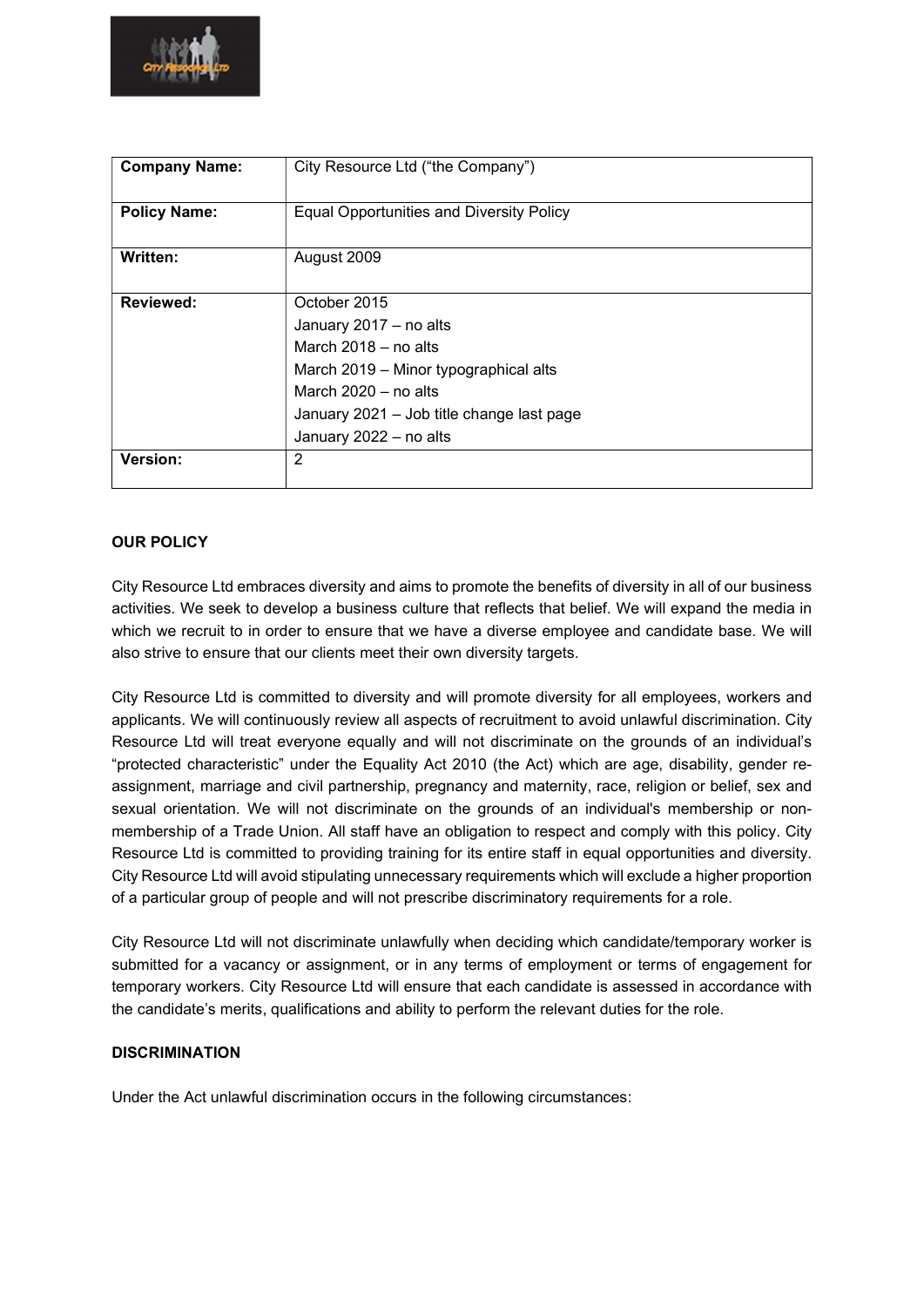

#### Direct discrimination

Direct discrimination occurs when an individual is treated less favourably because of a protected characteristic. Treating someone less favourably means treating them badly in comparison to others that do not have that protected characteristic.

It is unlawful for a recruitment consultancy to discriminate against a person on the grounds of a protected characteristic:

- in the terms on which the recruitment consultancy offers to provide any of its services;
- by refusing or deliberately omitting to provide any of its services;
- in the way it provides any of its services.

Direct discrimination can take place even if the individual does not have the protected characteristic but is treated less favourably because it is assumed he or she has the protected characteristic or is associated with someone that has the protected characteristic.

Direct discrimination would also occur if a recruitment consultancy accepted and acted upon instructions from an employer which states that certain persons are unacceptable due to a protected characteristic, unless an exception applies. The Act contains provisions that permit specifying a requirement that an individual must have a particular protected characteristic in order to undertake a job. These provisions are referred to as occupational requirements.

Where there is an occupational requirement then the client must show that applying the requirement is a proportionate means of achieving a legitimate aim, i.e. the employer must be able to objectively justify applying the requirement. An occupational requirement does not allow an employer to employ someone on less favourable terms or to subject a person to any other detriment. Neither does an occupational requirement provide an excuse against harassment or victimisation of someone who does not have the occupational requirement.

#### Indirect discrimination

Indirect discrimination occurs when a provision, criterion or practice (PCP) is applied but this results in people who share a protected characteristic being placed at a disadvantage in comparison to those who do not have the protected characteristic. If the PCP can be objectively justified it will not amount to discrimination.

Indirect discrimination would also occur if a recruitment consultant accepted and acted upon an indirectly discriminatory instruction from an employer.

If the vacancy requires characteristics which amount to an occupational requirement or the instruction is discriminatory but there is an objective justification, City Resource Ltd will not proceed with the vacancy unless the client provides written confirmation of the occupational requirement, exception or justification.

City Resource Ltd will use best endeavours to comply with the Act and will not accept instructions from clients that will result in unlawful discrimination.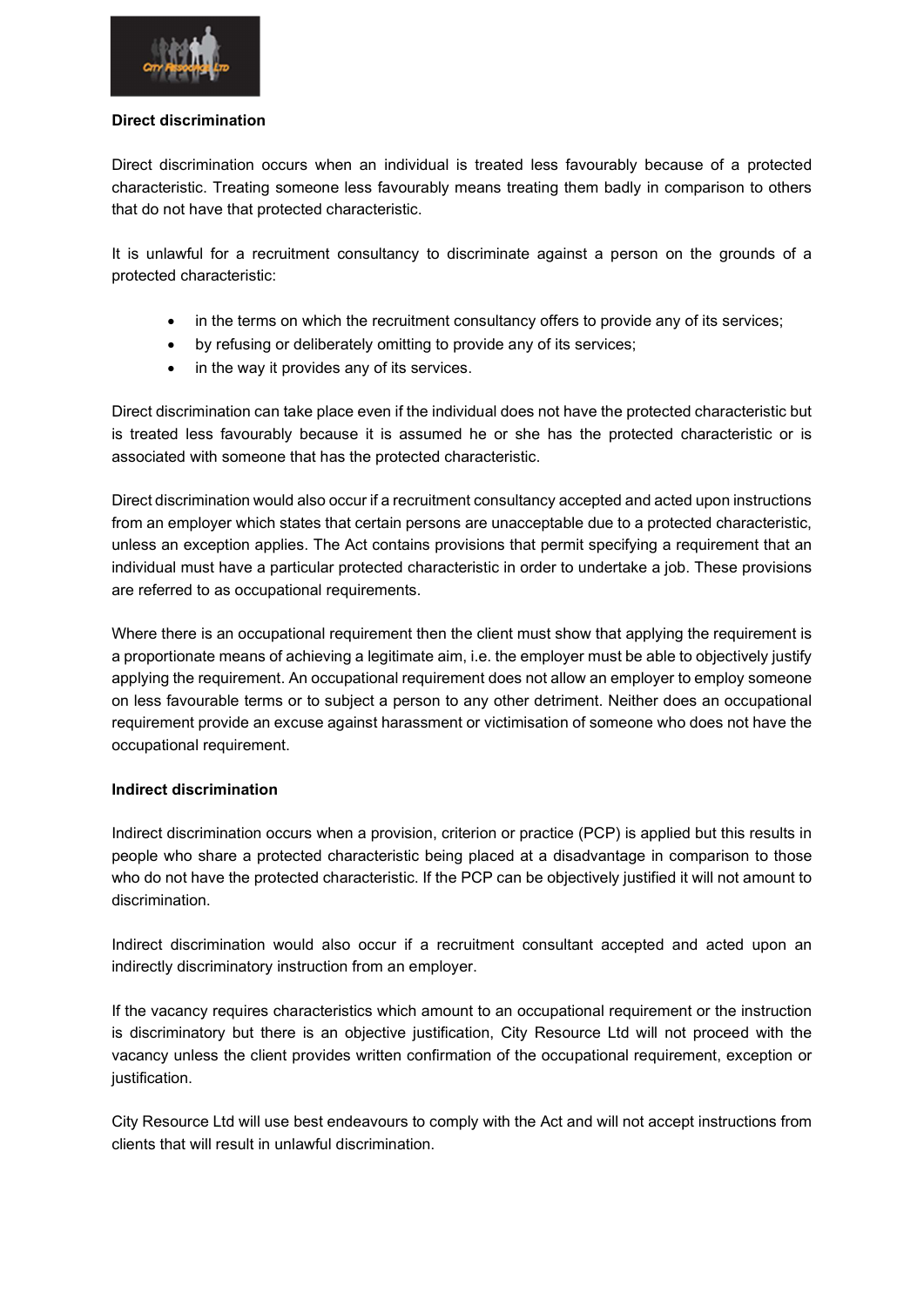

#### Harassment

Under the Act, harassment is defined as unwanted conduct that relates to a protected characteristic which has the purpose or effect of violating an individual's dignity or creating an intimidating, hostile, degrading, humiliating or offensive environment for that individual. This includes unwanted conduct of a sexual nature.

City Resource Ltd is committed to providing a work environment free from unlawful harassment.

City Resource Ltd will ensure that the consultants do not harass any individual.

Examples of prohibited harassment are:

- 1. verbal or written conduct containing derogatory jokes or comments;
- 2. slurs or unwanted sexual advances;
- 3. visual conduct such as derogatory or sexually orientated posters;
- 4. photographs, cartoons, drawings or gestures which some may find offensive;
- 5. physical conduct such as assault, unwanted touching, or any interference because of sex, race or any other protected characteristic basis;
- 6. threats and demands to submit to sexual requests as a condition of continued employment or to avoid some other loss, and offers of employment benefits in return for sexual favours;
- 7. retaliation for having reported or threatened to report harassment.

If an individual believes that they have been unlawfully harassed, they should make an immediate report to Line Manager/Supervisor followed by a written complaint as soon as possible after the incident. The details of the complaint should include:

- Details of the incident
- Name(s) of the individual(s) involved
- Name(s) of any witness(es)

City Resource Ltd will undertake a thorough investigation of the allegations. If it is concluded that harassment has occurred, remedial action will be taken.

All employees and workers will be expected to comply with City Resource Ltd's policy on harassment in the workplace. Any breach of such a policy will lead to the appropriate disciplinary action.

Any individual who City Resource Ltd finds to be responsible for harassment will be subject to the disciplinary procedure and the sanction may include termination.

#### Victimisation

Under the Act victimisation occurs when an individual is treated unfavourably because he/she has done a 'protected act' which is bringing a claim for unlawful discrimination or raising a grievance about discrimination or giving evidence in respect of a complaint about discrimination.

City Resource Ltd will ensure that the consultants do not victimise any individual.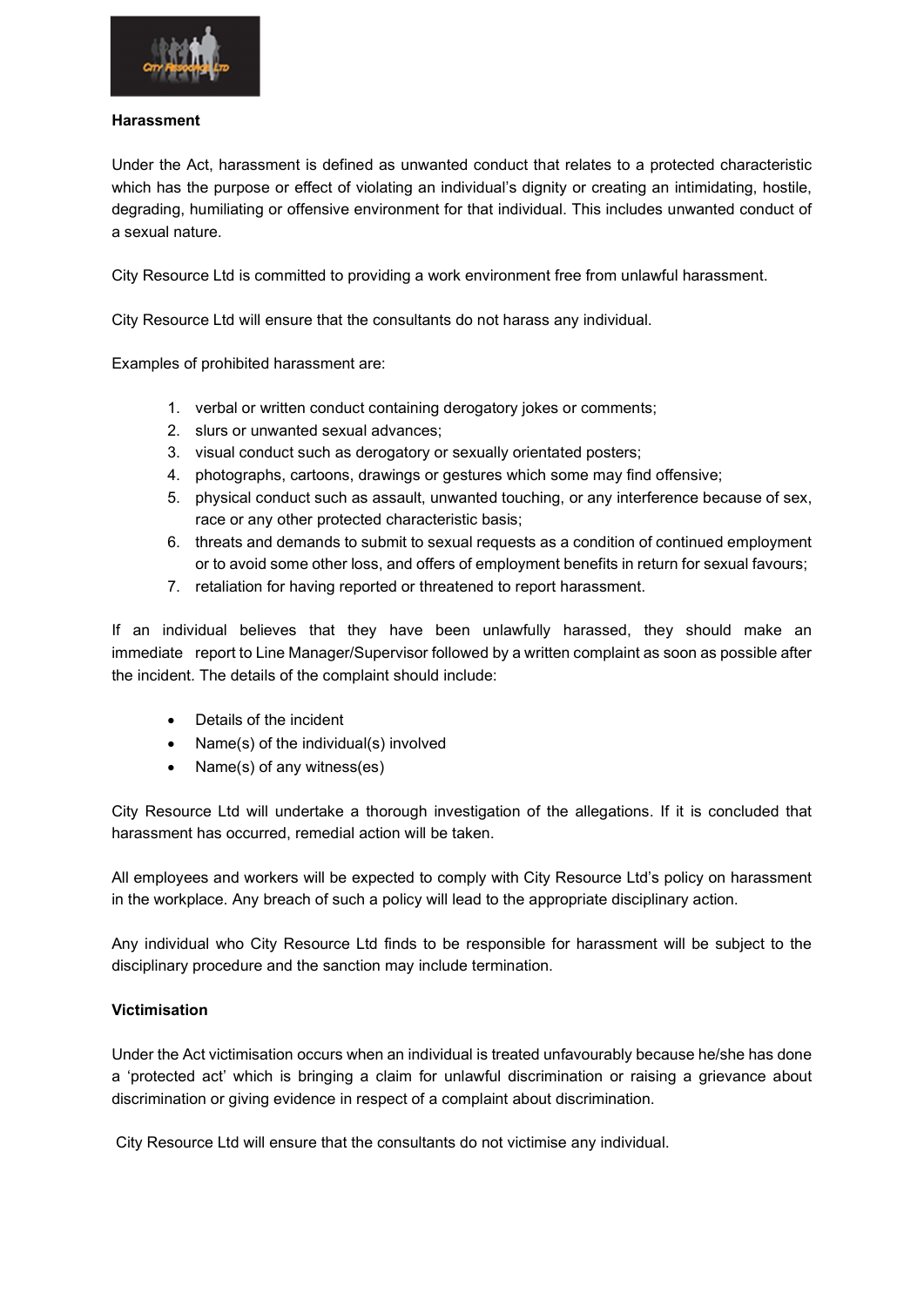

#### DISABLED PERSONS

Discrimination occurs when a person is treated unfavourably as a result of their disability.

In direct discrimination occurs where a provision, criterion or practice is applied by or on behalf of an employer, or any physical feature of the employer's premises, places a disabled person at a substantial disadvantage in comparison with persons who are not disabled.

In recruitment and selection there may be a requirement to make reasonable adjustments. For example, it might be necessary to have different application procedures for partially sighted or blind applicants that enable them to use Braille. With testing and assessment methods and procedures, tests can only be justified if they are directly related to the skills and competencies required for the job. Even then, it might be appropriate to have different levels of acceptable test results, depending on the disability. For example, an applicant with a learning disability might need more time to complete a test, or not be expected to reach the same standard as other non-disabled applicants.

Reasonable adjustments in recruiting could include:

- modifying testing and assessment procedures;
- meeting the candidate at alternative premises which are more easily accessible;
- having flexibility in the timing of interviews;
- modifying application procedures and application forms;
- providing a reader or interpreter.

Wherever possible City Resource Ltd will make reasonable adjustments to hallways, passages and doors in order to provide and improve means of access for disabled employees and workers. However, this may not always be feasible, due to circumstances creating such difficulties as to render such adjustments as being beyond what is reasonable in all the circumstances.

City Resource Ltd will not discriminate against a disabled person:

- in the arrangements i.e. application form, interview or arrangements for selection for determining whom a job should be offered; or
- in the terms on which employment or engagement of temporary workers is offered; or
- by refusing to offer, or deliberately not offering the disabled person a job for reasons connected with their disability; or
- in the opportunities afforded to the person for receiving any benefit, or by refusing to afford, or deliberately not affording him or her any such opportunity; or
- by subjecting the individual to any other detriment (detriment will include refusal of training or transfer, demotion, reduction of wage, or harassment).

City Resource Ltd will make career opportunities available to all people with disabilities and every practical effort will be made to provide for the needs of staff, candidates and clients.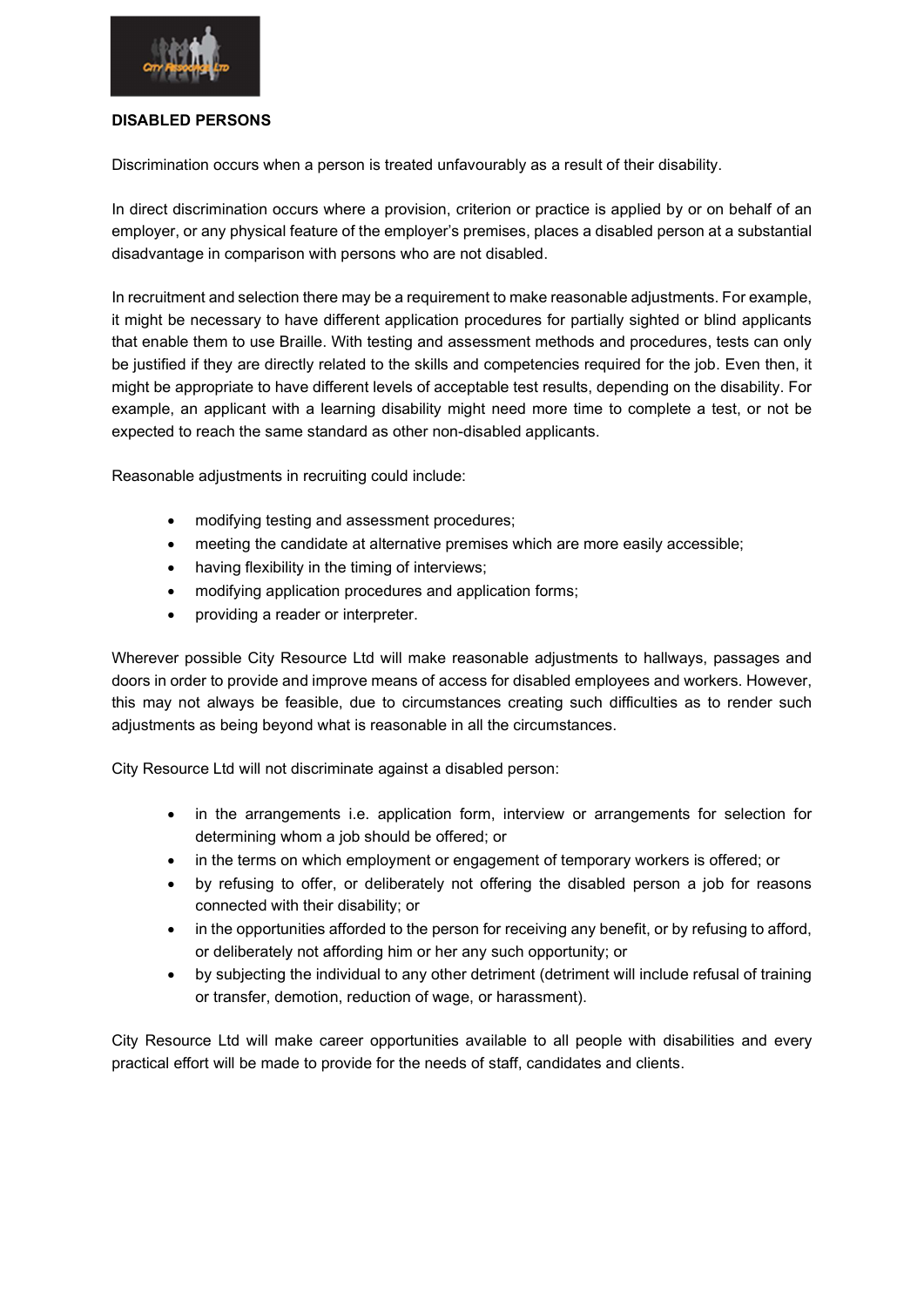

#### AGE DISCRIMINATION

Under the Act, it is unlawful to directly or indirectly discriminate against or to harass or victimise a person because of age. Age discrimination does not just provide protection for people who are older or younger. People of all ages are protected.

A reference to age is a reference to a person's age group. People who share the protected characteristic of age are people who are in the same age group.

Age group can have various references:

Under 21s

People in their 40s

Adults

City Resource Ltd will not discriminate directly or indirectly, harass or victimise any person on the grounds of their age. We will encourage clients not to include any age criteria in job specifications and every attempt will be made to encourage clients to recruit on the basis of competence and skills and not age.

City Resource Ltd is committed to recruiting and retaining employees whose skills, experience, and attitude are suitable for the requirements of the various positions regardless of age. No age requirements will be stated in any job advertisements on behalf of the company.

If City Resource Ltd requests age as part of its recruitment process such information will not be used as selection, training or promotion criteria or in any detrimental way and is only for compilation of personal data, which the company holds on all employees and workers and as part of its equal opportunities monitoring process. In addition if under age 22 to adhere to Conduct of Employment Agencies and Employment Business Regulations 2003 and other relevant legislation applicable to children or young candidates.

Where a client requests age or date of birth, this will have to be under an occupational requirement or with an objective justification which should be confirmed in writing.

## PART-TIME WORKERS

This policy also covers the treatment of those employees and workers who work on a part-time basis, City Resource Ltd recognises that it is an essential part of this policy that part time employees are treated on the same terms, with no detriment, as full time employees (albeit on a pro rata basis) in matters such as rates of pay, holiday entitlement, maternity leave, parental and domestic incident leave and access to our pension scheme. City Resource Ltd also recognises that part time employees must be treated the same as full time employees in relation to training and redundancy situations.

## GENDER REASSIGNMENT POLICY

 City Resource Ltd recognises that any employee or worker may wish to change their gender during the course of their employment with the Company.